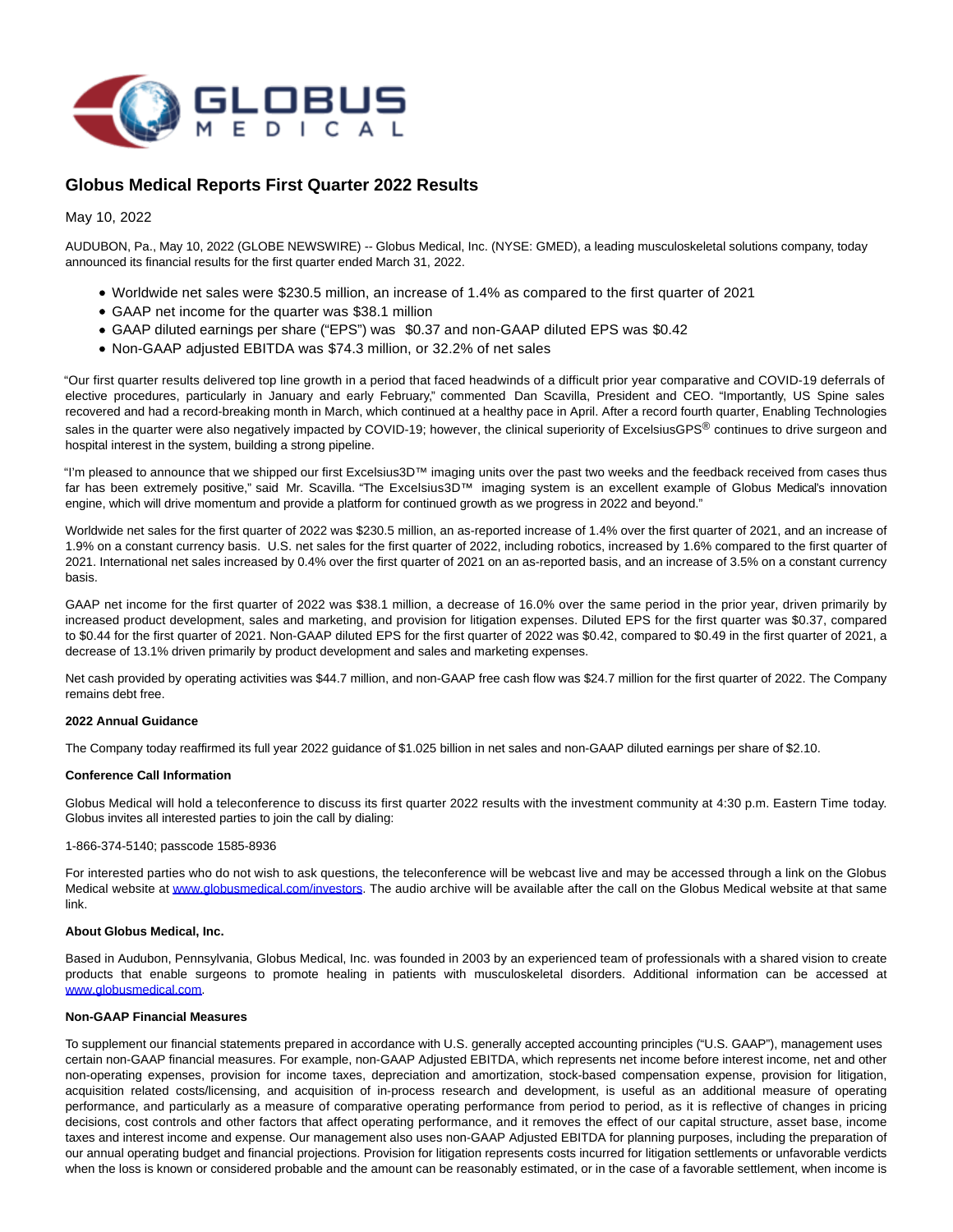realized. Acquisition related costs/licensing represents the change in fair value of business-acquisition-related contingent consideration; costs related to integrating recently acquired businesses, including but not limited to costs to exit or convert contractual obligations, severance, and information system conversion; and specific costs related to the consummation of the acquisition process such as banker fees, legal fees, and other acquisition related professional fees, as well as one-time licensing fees. Acquisition of in-process research and development represents the expensing of acquired assets with no alternative future use and related fees.

In addition, for the period ended March 31, 2022 and for other comparative periods, we are presenting non-GAAP net income and non-GAAP Diluted Earnings Per Share, which represent net income and diluted earnings per share excluding the provision for litigation, amortization of intangibles, acquisition related costs/licensing, acquisition of in-process research and development, and the tax effects of all of the foregoing adjustments. The tax effect adjustment represents the tax effect of the pre-tax non-GAAP adjustments excluded from non-GAAP net income. The tax impact of the non-GAAP adjustments is calculated based on the consolidated effective tax rate on a GAAP basis, applied to the non-GAAP adjustments, unless the underlying item has a materially different tax treatment, in which case the estimated tax rate applicable to the adjustment is used. We believe these non-GAAP measures are also useful indicators of our operating performance, and particularly as additional measures of comparative operating performance from period to period as they remove the effects of litigation, amortization of intangibles, acquisition related costs/licensing, acquisition of in-process research and development, and the tax effects of all of the foregoing adjustments, which we believe are not reflective of underlying business trends. Additionally, for the period ended March 31, 2022 and for other comparative periods, we also define the non-GAAP measure of free cash flow as the net cash provided by operating activities, adjusted for the impact of restricted cash, less the cash impact of purchases of property and equipment. We believe that this financial measure provides meaningful information for evaluating our overall financial performance for comparative periods as it facilitates an assessment of funds available to satisfy current and future obligations and fund acquisitions. Furthermore, the non-GAAP measure of constant currency net sales growth is calculated by translating current year net sales at the same average exchange rates in effect during the applicable prior year period. We believe constant currency net sales growth provides insight to the comparative increase or decrease in period net sales, in dollar and percentage terms, excluding the effects of fluctuations in foreign currency exchange rates.

Non-GAAP adjusted EBITDA, non-GAAP net income, non-GAAP diluted earnings per share, free cash flow and constant currency net sales growth are not calculated in conformity with U.S. GAAP. Non-GAAP financial measures have limitations as analytical tools and should not be considered in isolation or as a substitute for financial measures prepared in accordance with U.S. GAAP. These measures do not include certain expenses that may be necessary to evaluate our liquidity or operating results. Our definitions of non-GAAP adjusted EBITDA, non-GAAP net income, non-GAAP diluted earnings per share, free cash flow and constant currency net sales growth may differ from that of other companies and therefore may not be comparable.

### **Safe Harbor Statements**

All statements included in this press release other than statements of historical fact are forward-looking statements and may be identified by their use of words such as "believe," "may," "might," "could," "will," "aim," "estimate," "continue," "anticipate," "intend," "expect," "plan" and other similar terms. These forward-looking statements are based on our current assumptions, expectations and estimates of future events and trends. Forward-looking statements are only predictions and are subject to many risks, uncertainties and other factors that may affect our businesses and operations and could cause actual results to differ materially from those predicted. These risks and uncertainties include, but are not limited to, health epidemics, pandemics and similar outbreaks, including the COVID-19 pandemic, factors affecting our quarterly results, our ability to manage our growth, our ability to sustain our profitability, demand for our products, our ability to compete successfully (including without limitation our ability to convince surgeons to use our products and our ability to attract and retain sales and other personnel), our ability to rapidly develop and introduce new products, our ability to develop and execute on successful business strategies, our ability to comply with laws and regulations that are or may become applicable to our businesses, our ability to safeguard our intellectual property, our success in defending legal proceedings brought against us, trends in the medical device industry, general economic conditions, and other risks. For a discussion of these and other risks, uncertainties and other factors that could affect our results, you should refer to the disclosure contained in our most recent annual report on Form 10-K filed with the Securities and Exchange Commission, including the sections labeled "Risk Factors" and "Cautionary Note Concerning Forward-Looking Statements," and in our Forms 10-Q, Forms 8-K and other filings with the Securities and Exchange Commission. These documents are available at [www.sec.gov.](http://www.sec.gov/) Moreover, we operate in an evolving environment. New risk factors and uncertainties emerge from time to time and it is not possible for us to predict all risk factors and uncertainties, nor can we assess the impact of all factors on our business or the extent to which any factor, or combination of factors, may cause actual results to differ materially from those contained in any forward-looking statements. Given these risks and uncertainties, readers are cautioned not to place undue reliance on any forward-looking statements. Forward-looking statements contained in this press release speak only as of the date of this press release. We undertake no obligation to update any forward-looking statements as a result of new information, events or circumstances or other factors arising or coming to our attention after the date hereof.

### **GLOBUS MEDICAL, INC. AND SUBSIDIARIES CONDENSED CONSOLIDATED STATEMENTS OF INCOME (unaudited)**

|                                          | <b>Three Months Ended</b> |               |         |  |  |
|------------------------------------------|---------------------------|---------------|---------|--|--|
|                                          |                           | March 31,     |         |  |  |
| (In thousands, except per share amounts) | 2022                      |               | 2021    |  |  |
| <b>Net sales</b>                         | \$                        | 230,549<br>\$ | 227,344 |  |  |
| Cost of goods sold                       |                           | 59,167        | 55,027  |  |  |
| Gross profit                             |                           | 171,382       | 172,317 |  |  |
| <b>Operating expenses:</b>               |                           |               |         |  |  |
| Research and development                 |                           | 17,412        | 14,924  |  |  |
| Selling, general and administrative      |                           | 100,748       | 97,891  |  |  |
| Provision for litigation                 |                           | 2,341         | (94)    |  |  |
| Amortization of intangibles              |                           | 4,512         | 4,774   |  |  |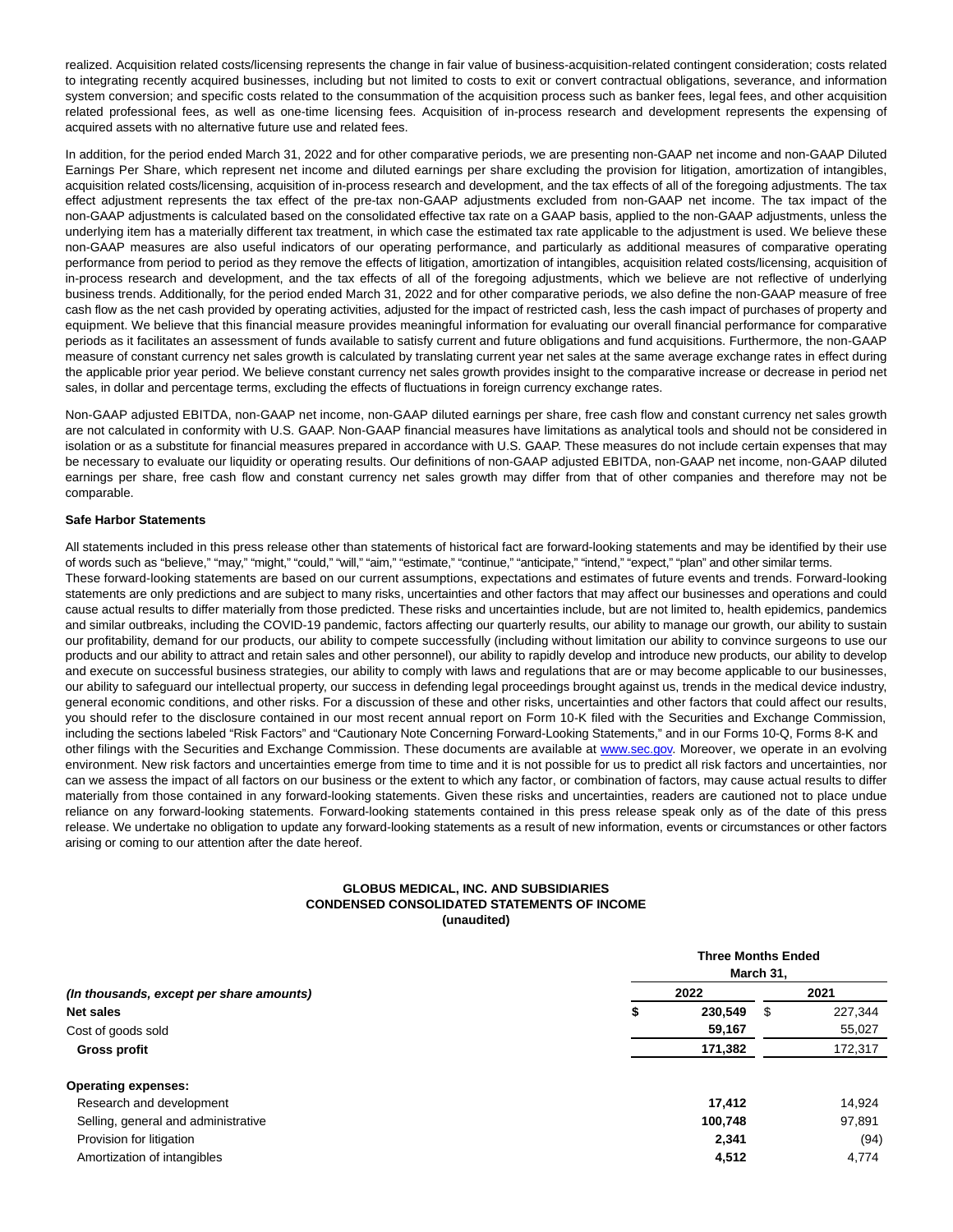| Acquisition related costs                           | (76)       | 274          |
|-----------------------------------------------------|------------|--------------|
| <b>Total operating expenses</b>                     | 124,937    | 117,769      |
| <b>Operating income/(loss)</b>                      | 46,445     | 54,548       |
| Other income/(expense), net                         |            |              |
| Interest income/(expense), net                      | 2,543      | 2,712        |
| Foreign currency transaction gain/(loss)            | (391)      | (280)        |
| Other income/(expense)                              | 301        | 214          |
| Total other income/(expense), net                   | 2,453      | 2,646        |
| Income/(loss) before income taxes                   | 48,898     | 57,194       |
| Income tax provision                                | 10,814     | 11,865       |
| Net income/(loss)                                   | 38,084     | \$<br>45,329 |
| Other comprehensive income/(loss), net of tax:      |            |              |
| Unrealized gain/(loss) on marketable securities     | (8,828)    | (1,666)      |
| Foreign currency translation gain/(loss)            | (1, 567)   | (4, 113)     |
| Total other comprehensive income/(loss), net of tax | (10,395)   | (5,779)      |
| <b>Comprehensive income/(loss)</b>                  | 27,689     | \$<br>39,550 |
| Earnings per share:                                 |            |              |
| Basic                                               | \$<br>0.37 | \$<br>0.45   |
| <b>Diluted</b>                                      | \$<br>0.37 | \$<br>0.44   |
| Weighted average shares outstanding:                |            |              |
| Basic                                               | 101,600    | 99,866       |
| <b>Diluted</b>                                      | 104,077    | 102,420      |
|                                                     |            |              |

#### **GLOBUS MEDICAL, INC. AND SUBSIDIARIES CONDENSED CONSOLIDATED BALANCE SHEETS (unaudited)**

|                                                                                                  | March 31,     | December 31,    |
|--------------------------------------------------------------------------------------------------|---------------|-----------------|
| (In thousands, except share and per share values)                                                | 2022          | 2021            |
| <b>ASSETS</b>                                                                                    |               |                 |
| <b>Current assets:</b>                                                                           |               |                 |
| Cash and cash equivalents                                                                        | \$<br>229,789 | \$<br>193,069   |
| Short-term marketable securities                                                                 | 243,505       | 250,378         |
| Accounts receivable, net of allowances of \$4,186 and \$4,962, respectively                      | 166,222       | 164,436         |
| Inventories                                                                                      | 253,886       | 237,001         |
| Prepaid expenses and other current assets                                                        | 19,587        | 18,417          |
| Income taxes receivable                                                                          | 3,609         | 1,215           |
| <b>Total current assets</b>                                                                      | 916,598       | 864,516         |
| Property and equipment, net of accumulated depreciation of \$313,514 and \$305,575, respectively | 227,541       | 221,076         |
| Long-term marketable securities                                                                  | 546,881       | 562,475         |
| Intangible assets, net                                                                           | 64,385        | 68,660          |
| Goodwill                                                                                         | 179,045       | 179,708         |
| Other assets                                                                                     | 34,307        | 36,334          |
| Deferred income taxes                                                                            | 29,937        | 24,494          |
| <b>Total assets</b>                                                                              | 1,998,694     | \$<br>1,957,263 |
| <b>LIABILITIES AND EQUITY</b>                                                                    |               |                 |
| <b>Current liabilities:</b>                                                                      |               |                 |
| Accounts payable                                                                                 | \$<br>26,093  | \$<br>21,955    |
| Accrued expenses                                                                                 | 75,531        | 91,168          |
| Income taxes payable                                                                             | 16,525        | 1,046           |
| <b>Business acquisition liabilities</b>                                                          | 11,535        | 11,770          |
| Deferred revenue                                                                                 | 11,807        | 12,025          |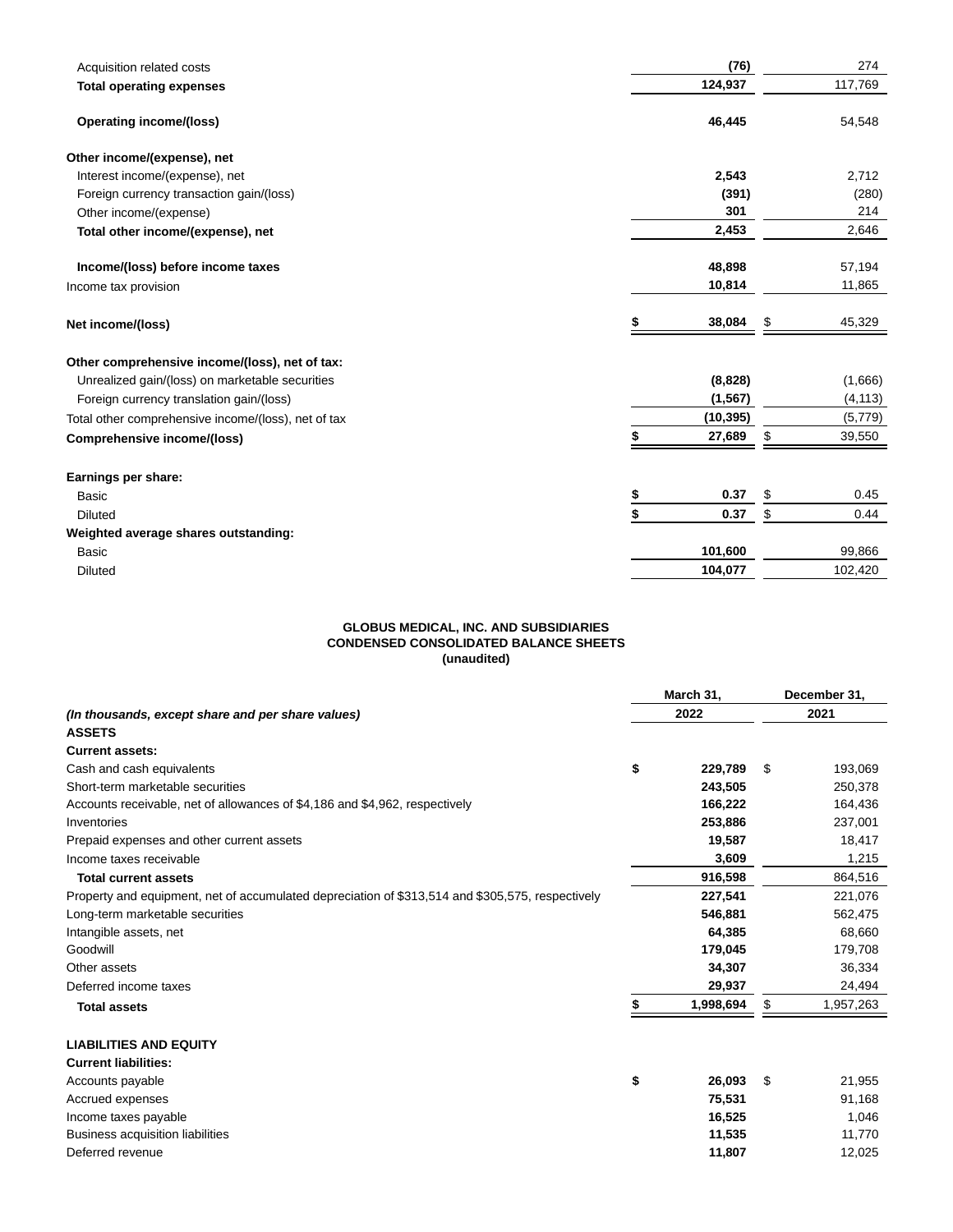| Payable to broker                                                                                                                                                           |           | 2,200           |
|-----------------------------------------------------------------------------------------------------------------------------------------------------------------------------|-----------|-----------------|
| <b>Total current liabilities</b>                                                                                                                                            | 141,491   | 140,164         |
| Business acquisition liabilities, net of current portion                                                                                                                    | 56,501    | 58,755          |
| Deferred income taxes                                                                                                                                                       | 3,811     | 4,314           |
| Other liabilities                                                                                                                                                           | 11,519    | 12,642          |
| <b>Total liabilities</b>                                                                                                                                                    | 213,322   | 215,875         |
| Equity:                                                                                                                                                                     |           |                 |
| Class A common stock; \$0.001 par value. Authorized 500,000,000 shares; issued and                                                                                          |           |                 |
| outstanding 79,297,823 and 79,113,916 shares at March 31, 2022 and December 31, 2021,<br>respectively                                                                       | 79        | 79              |
| Class B common stock; \$0.001 par value. Authorized 275,000,000 shares; issued and<br>outstanding 22,430,097 and 22,430,097 shares at March 31, 2022 and December 31, 2021, |           |                 |
| respectively                                                                                                                                                                | 22        | 22              |
| Additional paid-in capital                                                                                                                                                  | 570,082   | 553,787         |
| Accumulated other comprehensive income/(loss)                                                                                                                               | (17, 167) | (6, 772)        |
| Retained earnings                                                                                                                                                           | 1,232,356 | 1,194,272       |
| <b>Total equity</b>                                                                                                                                                         | 1,785,372 | 1,741,388       |
| <b>Total liabilities and equity</b>                                                                                                                                         | 1,998,694 | \$<br>1,957,263 |

#### **GLOBUS MEDICAL, INC. AND SUBSIDIARIES CONDENSED CONSOLIDATED STATEMENTS OF CASH FLOWS (unaudited)**

|                                                                                              | <b>Three Months Ended</b><br>March 31, |    |            |  |
|----------------------------------------------------------------------------------------------|----------------------------------------|----|------------|--|
| (In thousands)                                                                               | 2022                                   |    | 2021       |  |
| Cash flows from operating activities:                                                        |                                        |    |            |  |
| Net income                                                                                   | \$<br>38,084                           | \$ | 45,329     |  |
| Adjustments to reconcile net income to net cash provided by operating activities:            |                                        |    |            |  |
| Depreciation and amortization                                                                | 16,837                                 |    | 17,157     |  |
| Amortization of premium (discount) on marketable securities                                  | 1,690                                  |    | 520        |  |
| Write-down for excess and obsolete inventories, net                                          | 1,834                                  |    | 1,550      |  |
| Stock-based compensation expense                                                             | 8,152                                  |    | 7,698      |  |
| Allowance for doubtful accounts                                                              | (728)                                  |    | 80         |  |
| Change in fair value of business acquisition liabilities                                     | (263)                                  |    | 258        |  |
| Change in deferred income taxes                                                              | (2,994)                                |    | (808)      |  |
| (Gain)/loss on disposal of assets, net                                                       | 115                                    |    | 103        |  |
| Payment of business acquisition related liabilities                                          | (743)                                  |    |            |  |
| (Increase)/decrease in:                                                                      |                                        |    |            |  |
| Accounts receivable                                                                          | (1,614)                                |    | (20, 346)  |  |
| Inventories                                                                                  | (17, 939)                              |    | (3,997)    |  |
| Prepaid expenses and other assets                                                            | 547                                    |    | 4,516      |  |
| Increase/(decrease) in:                                                                      |                                        |    |            |  |
| Accounts payable                                                                             | 4,160                                  |    | 4,212      |  |
| Accrued expenses and other liabilities                                                       | (15, 428)                              |    | (4,783)    |  |
| Income taxes payable/receivable                                                              | 12,980                                 |    | 12,081     |  |
| Net cash provided by/(used in) operating activities                                          | 44,690                                 |    | 63,570     |  |
| Cash flows from investing activities:                                                        |                                        |    |            |  |
| Purchases of marketable securities                                                           | (142, 145)                             |    | (185, 110) |  |
| Maturities of marketable securities                                                          | 106,549                                |    | 39,850     |  |
| Sales of marketable securities                                                               | 42,673                                 |    | 33,818     |  |
| Purchases of property and equipment                                                          | (19, 971)                              |    | (13, 672)  |  |
| Acquisition of businesses, net of cash acquired and purchases of intangible and other assets | (1,000)                                |    |            |  |
| Net cash provided by/(used in) investing activities                                          | (13, 894)                              |    | (125, 114) |  |
| Cash flows from financing activities:                                                        |                                        |    |            |  |
| Payment of business acquisition liabilities                                                  | (1,699)                                |    | (1,537)    |  |
| Proceeds from exercise of stock options                                                      | 7,746                                  |    | 9,101      |  |
| Net cash provided by/(used in) financing activities                                          | 6,047                                  |    | 7,564      |  |
| Effect of foreign exchange rates on cash                                                     | (123)                                  |    | (569)      |  |
| Net increase in cash and cash equivalents                                                    | 36,720                                 |    | (54, 549)  |  |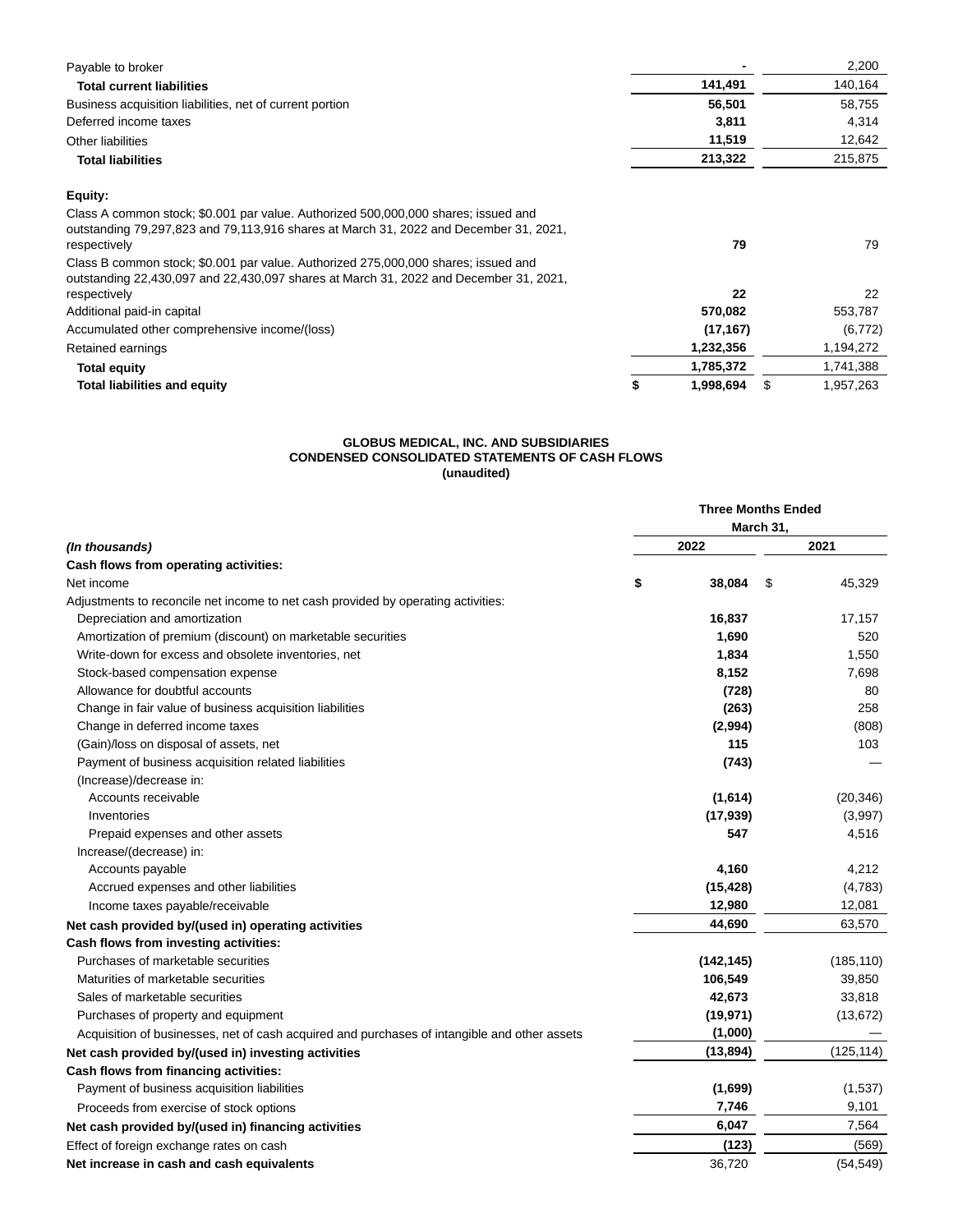| Cash and cash equivalents at beginning of period                                      |   | 193.069 | 239.397 |
|---------------------------------------------------------------------------------------|---|---------|---------|
| Cash and cash equivalents at end of period                                            |   | 229.789 | 184.848 |
| Supplemental disclosures of cash flow information:                                    |   |         |         |
| Income taxes paid                                                                     | ъ | 572     | 570     |
| Purchases of property and equipment included in accounts payable and accrued expenses |   | 4.105   | 2,620   |

# **Supplemental Financial Information**

## **Net Sales by Product Category:**

| (In thousands)<br><b>Musculoskeletal Solutions</b> | <b>Three Months Ended</b><br>March 31. |         |
|----------------------------------------------------|----------------------------------------|---------|
|                                                    | 2022                                   | 2021    |
|                                                    | \$<br>217,402 \$                       | 212,416 |
| <b>Enabling Technologies</b>                       | 13.147                                 | 14,928  |
| Total net sales                                    | \$<br>230,549 \$                       | 227,344 |

# **Liquidity and Capital Resources:**

|                                                        |      | March 31.      |      | December 31. |
|--------------------------------------------------------|------|----------------|------|--------------|
| (In thousands)                                         | 2022 |                | 2021 |              |
| Cash and cash equivalents                              | S    | 229.789 \$     |      | 193,069      |
| Short-term marketable securities                       |      | 243.505        |      | 250,378      |
| Long-term marketable securities                        |      | 546.881        |      | 562.475      |
| Total cash, cash equivalents and marketable securities | S    | $1,020,175$ \$ |      | 1.005.922    |

The following tables reconcile GAAP to Non-GAAP financial measures.

## **Non-GAAP Adjusted EBITDA Reconciliation Table:**

|                                                | <b>Three Months Ended</b><br>March 31, |    |         |  |  |
|------------------------------------------------|----------------------------------------|----|---------|--|--|
| (In thousands, except percentages)             | 2022                                   |    | 2021    |  |  |
| Net income/(loss)                              | \$<br>38,084                           | \$ | 45,329  |  |  |
| Interest (income)/expense, net                 | (2, 543)                               |    | (2,712) |  |  |
| Provision for income taxes                     | 10,814                                 |    | 11,865  |  |  |
| Depreciation and amortization                  | 16,837                                 |    | 17,157  |  |  |
| <b>EBITDA</b>                                  | 63,192                                 |    | 71,639  |  |  |
| Stock-based compensation expense               | 8,152                                  |    | 7,698   |  |  |
| Provision for litigation                       | 2,341                                  |    | (94)    |  |  |
| Acquisition related costs/licensing            | 657                                    |    | 883     |  |  |
| <b>Adjusted EBITDA</b>                         | 74,342                                 |    | 80,126  |  |  |
| Net income/(loss) as a percentage of net sales | 16.5%                                  |    | 19.9%   |  |  |
| Adjusted EBITDA as a percentage of net sales   | 32.2%                                  |    | 35.2%   |  |  |

#### **Non-GAAP Net Income Reconciliation Table:**

| (In thousands)                      | <b>Three Months Ended</b> | March 31, |          |
|-------------------------------------|---------------------------|-----------|----------|
|                                     | 2022                      |           | 2021     |
| Net income/(loss)                   | \$<br>38,084              | \$        | 45,329   |
| Provision for litigation            | 2,341                     |           | (94)     |
| Amortization of intangibles         | 4,512                     |           | 4,774    |
| Acquisition related costs/licensing | 657                       |           | 883      |
| Tax effect of adjusting items       | (1,661)                   |           | (1, 154) |
| Non-GAAP net income/(loss)          | \$<br>43,933              | S         | 49,738   |